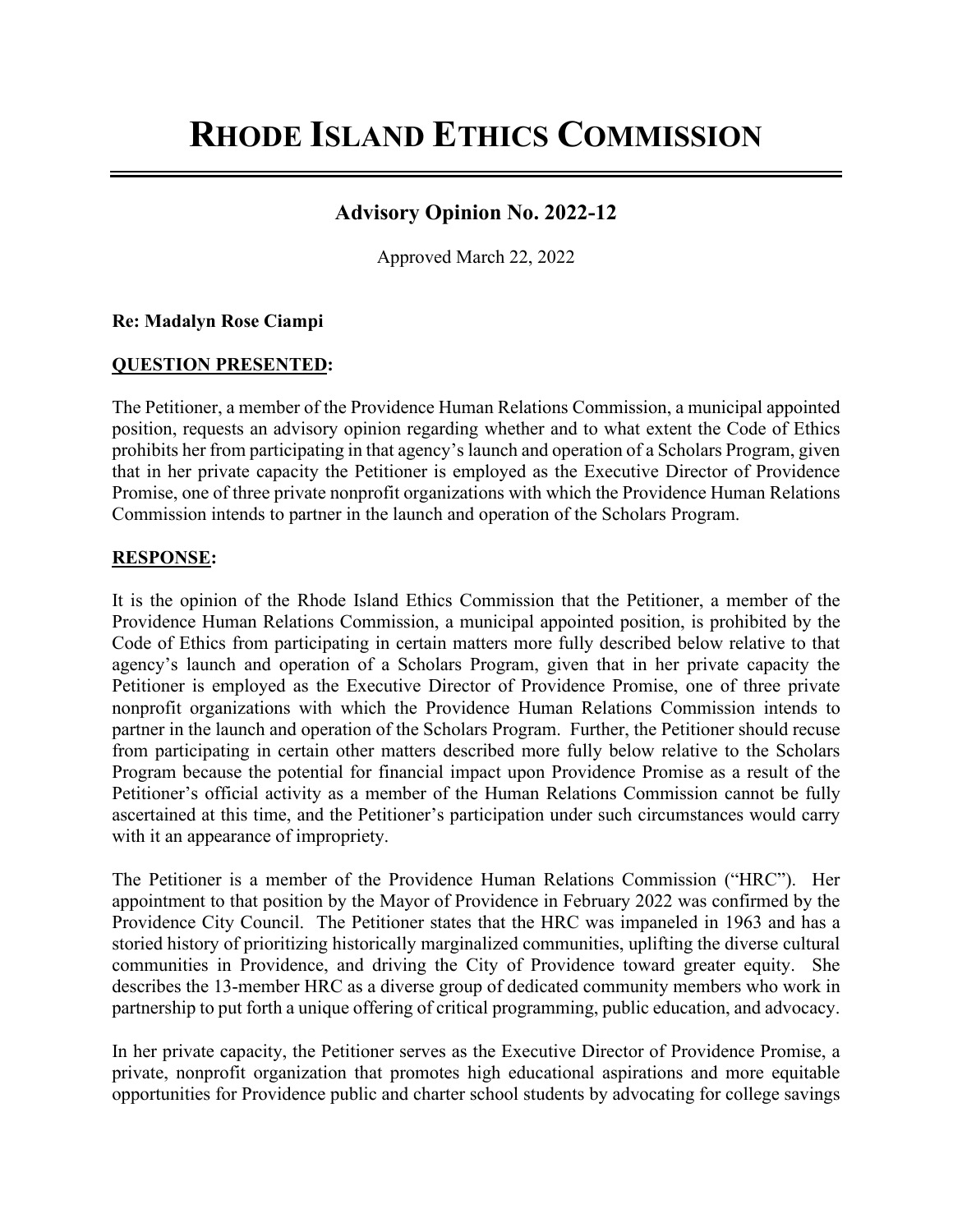accounts and family engagement, increasing financial literacy, and reducing the financial burden of higher education. The Petitioner states that in her role as Executive Director she oversees a team of two full-time and three part-time staff members, and up to three interns per semester. She identifies among her responsibilities as Executive Director the following: fundraising and grant writing; coordinating partnerships with community organizations, schools, and offices of the City of Providence and State of Rhode Island; developing and overseeing the implementation of the strategic plan; and managing family and student data. The Petitioner adds that her position is overseen by a board of 16 members.

The Petitioner represents that the HRC is in the early stages of developing a Scholars Program wherein each year two high school students ("scholars") would be selected by the HRC to receive \$2,000 each to be used toward the pursuit of a college education. She further represents that the HRC intends to partner with three local non-profit organizations in order to offer the scholars additional opportunities. The Petitioner states that one of the nonprofit organizations with which the HRC intends to partner is her employer, Providence Promise. She explains that Providence Promise would contribute financially to the scholarship awards, work with each of the scholars selected each year to open a college savings account, and provide supplemental learning opportunities for the scholars and their families through Providence Promise's Family Engagement Program. The Petitioner states that, like all other Providence Promise students, the scholars would have opportunities to earn funds for their college savings accounts by accomplishing certain goals such as completing their Free Application for Federal Student Aid (FAFSA) forms, participating in programming, and improving their grades and attendance at school. The Petitioner further states that the services of Providence Promise are provided at no cost to all participating students and their families and explains that, because enrollment at Providence Promise is unlimited, Providence Promise would not be adding extra spots for the students selected by the HRC to participate in the Scholars Program.<sup>[1](#page-1-0)</sup>

The Petitioner represents that all programmatic decisions concerning the Scholars Program would be made by the HRC. She informs that Providence Promise's Bilingual Family & Youth Engagement Specialist would be the point person in the partnership between Providence Promise and the HRC during the launch and operation of the Scholars Program and adds that the work of this person would focus primarily on engaging all Providence Promise enrollees in program and mentorship opportunities. The Petitioner anticipates that the role of Providence Promise during the launch and operation of the Scholars Program would be to work collaboratively with the other two private organizations with which the HRC intends to partner in order to ensure that the HRC is provided with the materials and information necessary to promote the Scholars Program and recruit students. The Petitioner states that the HRC would measure in some way the services provided by Providence Promise to each scholar and that the ongoing participation of Providence Promise in the Scholars Program would be subject to the discretion of the HRC. The Petitioner represents that Providence Promise would play no role in helping students apply for the Scholars Program, that potential scholars would not be subject to criteria established by Providence

<span id="page-1-0"></span> $<sup>1</sup>$  The Petitioner represents that the other two nonprofit organizations with which the HRC intends to partner in the</sup> Scholars Program are Mentor RI and College Visions. She explains that Mentor RI would provide a mentor to each of the scholarship recipients and that College Visions would provide assistance with college enrollment.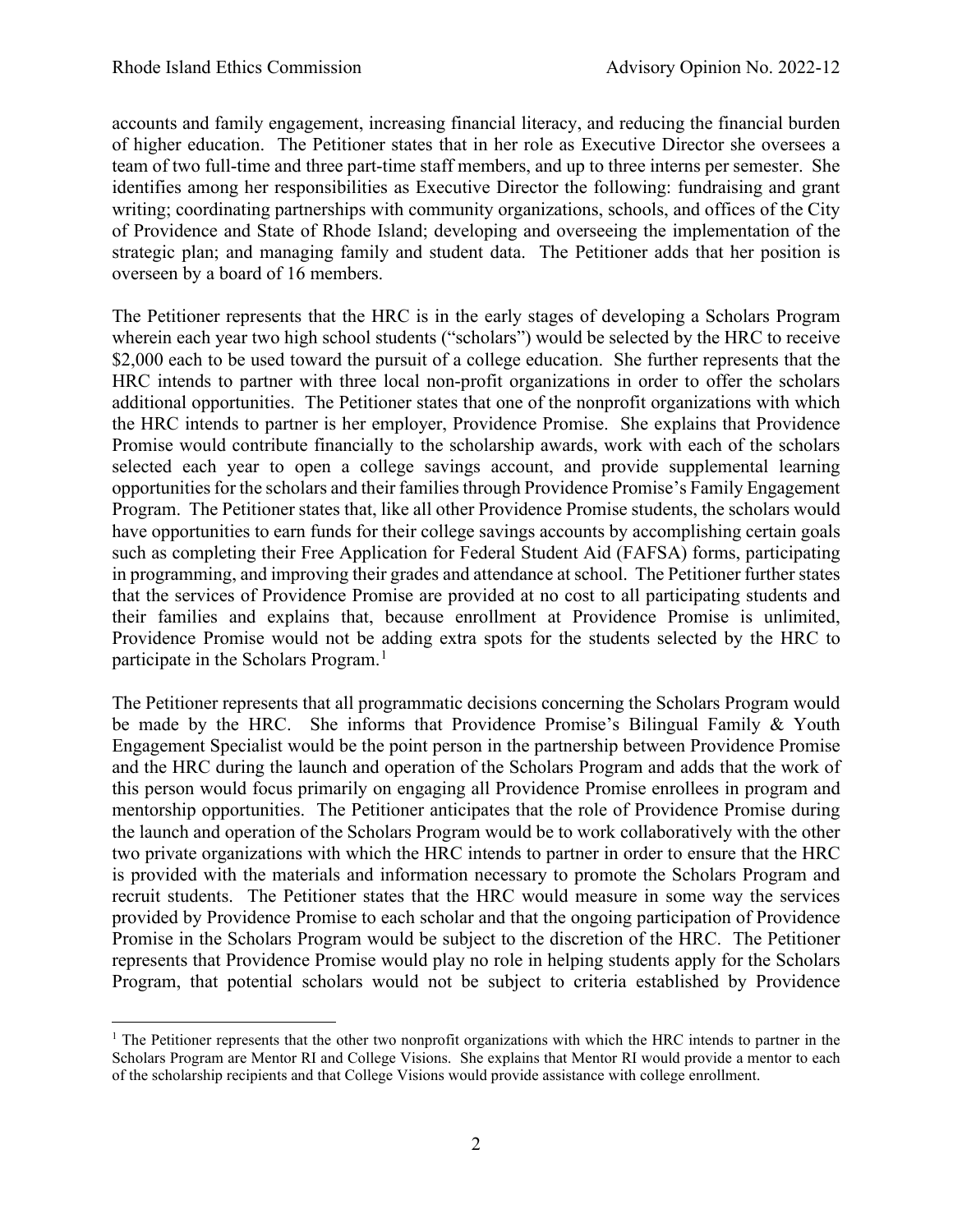Promise, and that the decision to award or terminate a scholarship would be within the sole discretion of the HRC.

The Petitioner states that all budget matters relating to the Scholars Program would be subject to the discretion of the HRC's Executive Director. The Petitioner further states that Providence Promise would not receive any compensation from the HRC or receive any direct financial benefit from anyone else for participating in the Scholars Program; however, the HRC would promote Providence Promise as one of the three partner organizations offering its services for the two scholars selected each year by the HRC. The Petitioner represents that the HRC and Providence Promise have aligned visions and missions to assist underserved members of the community and that both the HRC and Providence Promise view education as a critical piece of the equity agenda. The Petitioner explains that, to the extent that at some point during the establishment and implementation of the Scholars Program the interests of Providence Promise and the HRC were to diverge, the HRC and its Executive Director would decide how to proceed.

It is in the context of the aforementioned representations that the Petitioner seeks guidance from the Ethics Commission regarding whether and to what extent the Code of Ethics prohibits her from participating in the HRC's launch and operation of the Scholars Program.

# **Relevant Provisions of the Code of Ethics**

Under the Code of Ethics, a public official may not participate in any matter in which she has an interest, financial or otherwise, that is in substantial conflict with the proper discharge of her duties in the public interest. R.I. Gen. Laws  $\S$  36-14-5(a) ("section 5(a)"). A substantial conflict of interest exists if a public official has reason to believe or expect that she, any person within her family, her business associate, or her employer will derive a direct monetary gain or suffer a direct monetary loss by reason of her official activity. Section 36-14-7(a) ("section 7(a)"). The Code of Ethics further prohibits a public official from willfully and knowingly disclosing for pecuniary gain, to any other person, confidential information acquired by the public official in the course of and by reason of her official duties or using any such information for the purpose of pecuniary gain. Section 36-14-5(c). A public official also may not use her public office, or confidential information received through her public office, to obtain financial gain for herself, her family member, her business associate, or any business by which she is employed or which she represents. Section 36-14-5(d).

The Code of Ethics also prohibits a public official from representing herself or any other person before a municipal agency of which she is a member or by which she is employed. Section 36-  $14-5(e)(1)$ &(2) ("section 5(e)"). A person represents herself or another person before an agency when she participates in the presentation of evidence or arguments before that agency for the purpose of influencing the judgment of that agency in her favor or in favor of another person. Section 36-14-2(12)&(13); Commission Regulation 520-RICR-00-00-1.1.4(A)(1)&(2) Representing Oneself or Others, Defined (36-14-5016). Under the Code of Ethics, a public official must also recuse from participation in a matter when her employer, or a person authorized by her employer, appears or presents evidence or arguments before her municipal agency. Commission Regulation 520-RICR-00-00-1.2.1(A)(2)&(3) Additional Circumstances Warranting Recusal (36-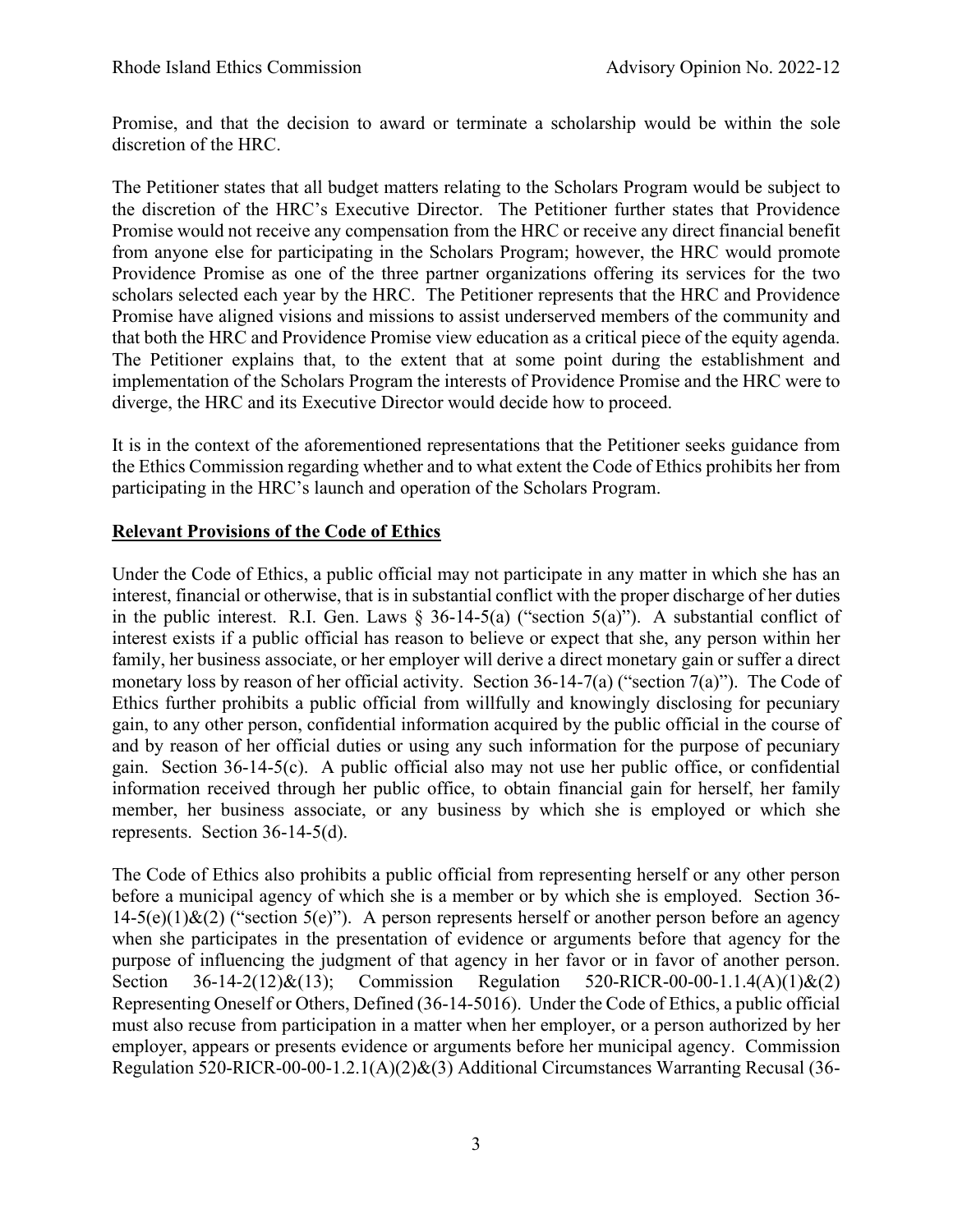14-5002) ("Regulation 1.2.1"). Notices of recusal shall be filed consistent with the provisions of section 36-14-6.

# **Conflicts of Interest**

In order to determine whether sections  $5(a)$  and  $7(a)$  of the Code of Ethics are implicated in the instant matter, the Ethics Commission must ascertain whether Providence Promise, the Petitioner's private employer, will be directly financially impacted by the Petitioner's official action as a member of the HRC. Strictly speaking, if a direct financial impact, be it positive or negative, is not reasonably foreseeable, then a petitioner is not required by sections  $5(a)$  and  $7(a)$  to recuse from participation in discussions and voting on a particular issue. See A.O. 2021-25 (opining that a legislator serving as a member of the Rhode Island Senate could participate in Senate discussions and voting relative to proposed legislation that would allow Twin River Casino Hotel to extend its debt leverage ratio limits during the extension of its lottery contract with the State of Rhode Island because, notwithstanding that the petitioner was privately employed by a commercial lending institution which then currently serviced Twin River Casino Hotel, the financial impact of the legislation upon the petitioner's employer was both hypothetical and indirect).

The Petitioner's belief or expectation that her official activity as a member of the HRC would have a direct financial impact upon Providence Promise is a necessary element in order for a substantial conflict of interest to exist. The Petitioner states that Providence Promise would not receive any compensation from the HRC or receive any direct financial benefit from anyone else for participating in the Scholars Program.<sup>[2](#page-3-0)</sup> However, because the Petitioner's request for an advisory opinion is general in nature and relates to a Scholars Program in the early stages of development, where Providence Promise is currently one of three of the HRC's intended partners for the Scholars Program, it would be premature to completely disregard the potential for financial impact upon Providence Promise as a result of the Petitioner's official activity as a member of the HRC. Nevertheless, the analysis under sections 5(a) and 7(a) of the Code of Ethics does not take place in a vacuum and is not completely dispositive of the Petitioner's inquiry.

# **Representation Before Own Agency and Additional Circumstances Warranting Recusal**

The Code of Ethics prohibits a public official from representing herself or her employer before a municipal agency of which she is a member and requires that public official to recuse from participation in any matter where her employer, or a person authorized by her employer, appears or presents evidence or arguments before her municipal agency on behalf of her employer. In Advisory Opinion 2019-14, the Ethics Commission determined, among other things, that a petitioner who was both a member of the Scituate Home Rule Charter Commission and the Scituate School Committee was prohibited by the Code of Ethics from appearing before the School Committee on behalf of the Scituate Prevention Partnership, a private organization of which she was a member. That petitioner was required to recuse from participating in any matter for which a member or representative of the Scituate Prevention Partnership appeared on its behalf.

<span id="page-3-0"></span> $2$  The Petitioner's statement that the HRC would promote Providence Promise as one of three partner organizations offering its services for the two scholars selected each year by the HRC opens the door to a potential indirect financial impact (by way of increased monetary donations or grant awards to Providence Promise, for example).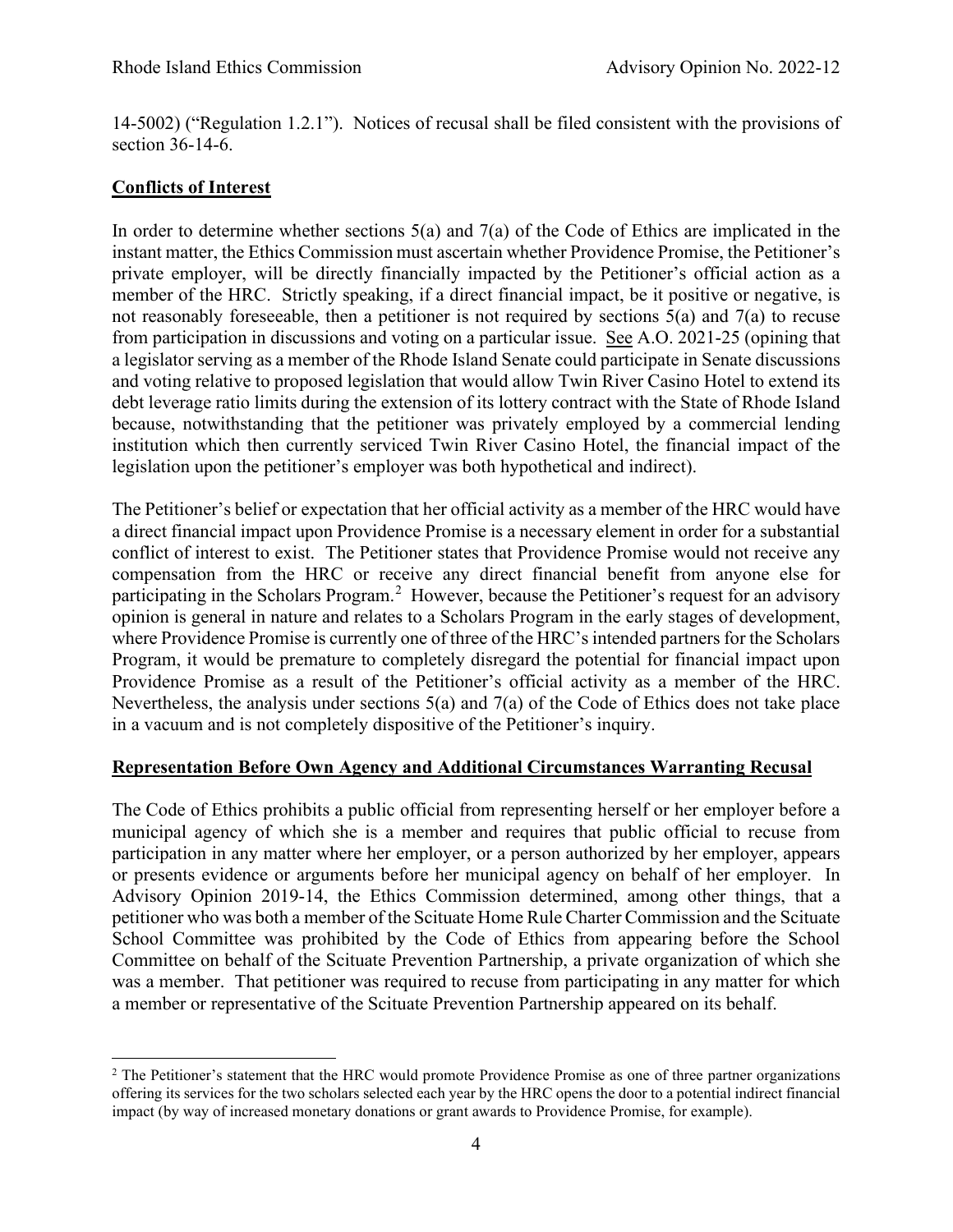Here, the Petitioner is prohibited from representing Providence Promise before the HRC, which would include the submission of documents to the HRC by Providence Promise under the Petitioner's signature. Additionally, the Petitioner would also be required to recuse from participation in any matter in which Providence Promise or its authorized representative appears or presents evidence or arguments before the HRC on behalf of Providence Promise. This would include, but not be limited to, any appearance by Providence Promise's Bilingual Family & Youth Engagement Specialist before the HRC and any assessment by the HRC of the performance of Providence Promise for purposes of determining the continued participation by Providence Promise in the Scholars Program.

# **Summary and Conclusion**

The Petitioner's proposed dual roles in the Scholars Program as both a municipal appointee on the HRC and as the Executive Director of Providence Promise would require her to carefully contemplate every action that she would take in either capacity with regard to the Scholars Program in order to ensure compliance with the Code of Ethics, which could potentially decelerate the progress of the Scholars Program. Also, the Petitioner would likely be required to recuse more often than not from HRC discussions and decision-making relative to the Scholars Program. The Petitioner's representation that the HRC and its Executive Director would decide how to proceed in the event that the interests of the HRC and Providence Promise diverge at any time during the establishment and implementation of the Scholars Program places the Petitioner in an even more precarious position with regard to her dual memberships in those agencies.

Accordingly, it is the opinion of the Ethics Commission that the Petitioner is prohibited by the Code of Ethics from representing herself or Providence Promise before the HRC. The Petitioner is further prohibited by the Code of Ethics from participating in any matter during which Providence Promise or its representative appears or presents evidence before the HRC on behalf of Providence Promise as more fully described herein. Notices of recusal shall be filed consistent with the provisions of section 36-14-6. Additionally, in order to avoid the blurring of lines between her public and private positions relative to the Scholars Program, and any appearance of impropriety that could result therefrom, the Petitioner should recuse from participating in all matters related to Providence Promise, even those for which there would be no direct financial impact upon Providence Promise. This would include, but not be limited to, any decision by the HRC regarding how to proceed in the event that the interests of the HRC and Providence Promise diverge at any time during the establishment and implementation of the Scholars Program. The Ethics Commission reiterates its position that it would be premature at this time to completely disregard the potential for financial impact upon Providence Promise as a result of the Petitioner's official activity as a member of the HRC and encourages the Petitioner to recuse from participation in all matters involving the Scholars Program, given the HRC's intention to partner with her private employer under circumstances where the details for the implementation and operation of the Scholars Program have yet to be finalized.

**This Advisory Opinion is strictly limited to the facts stated herein and relates only to the application of the Rhode Island Code of Ethics. Under the Code of Ethics, advisory opinions are based on the representations made by, or on behalf of, a public official or employee and are not adversarial or investigative proceedings. Finally, this Commission offers no opinion**